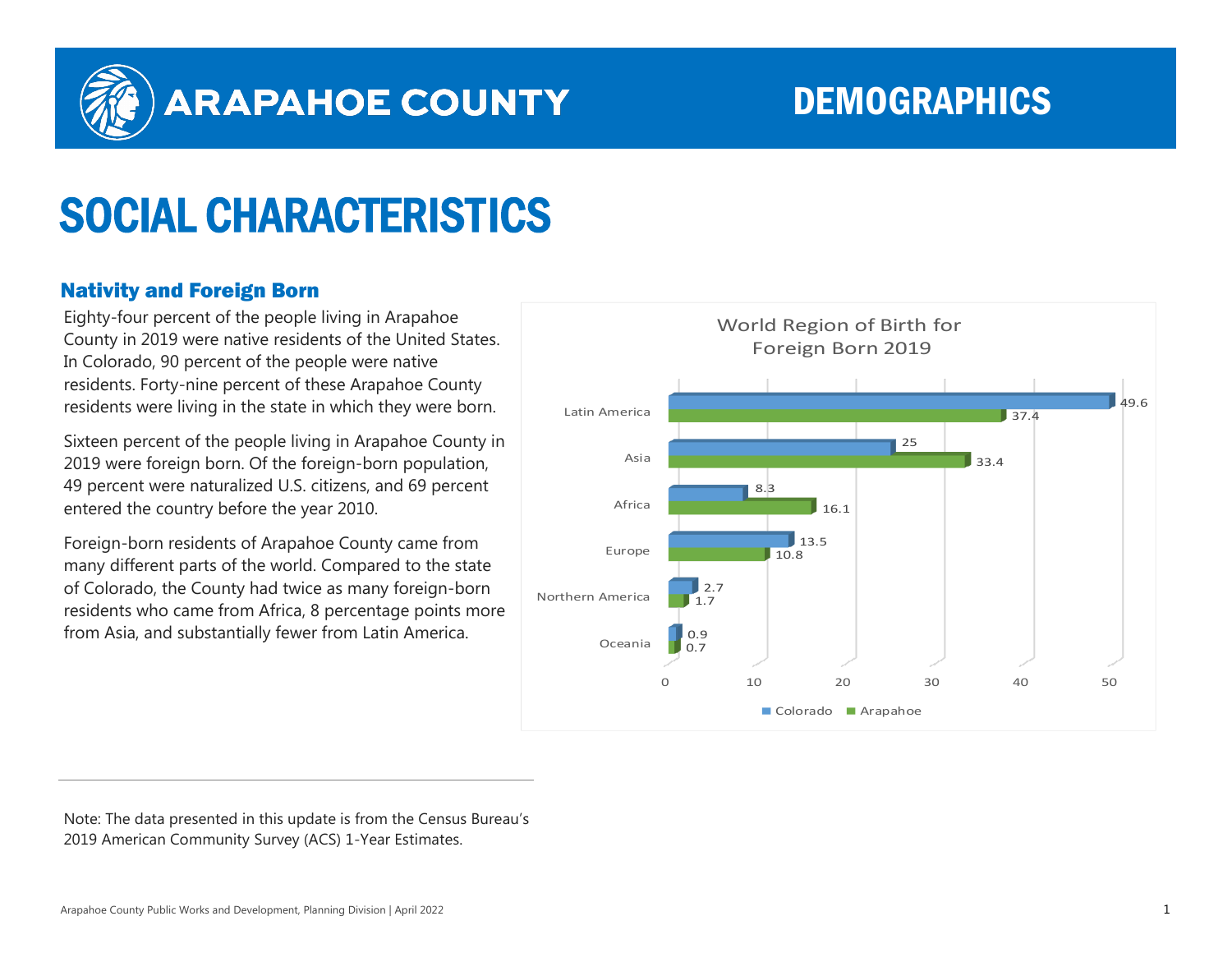#### Geographic Mobility

In 2019, 82 percent of the people living in Arapahoe County (at least one year old) were living in the same residence as one year earlier. The percentages for each category in the chart below are very similar to the Colorado figures and to the 2010 American Community Survey.



#### Language

Among people at least five years old living in Arapahoe County in 2019, 24.3 percent spoke a language other than English at home, which is 7 percentage points higher than the state figure. Of those speaking a language other than English at home, 51 percent spoke Spanish and 46 percent spoke some other language; 35 percent reported that they did not speak English "very well."